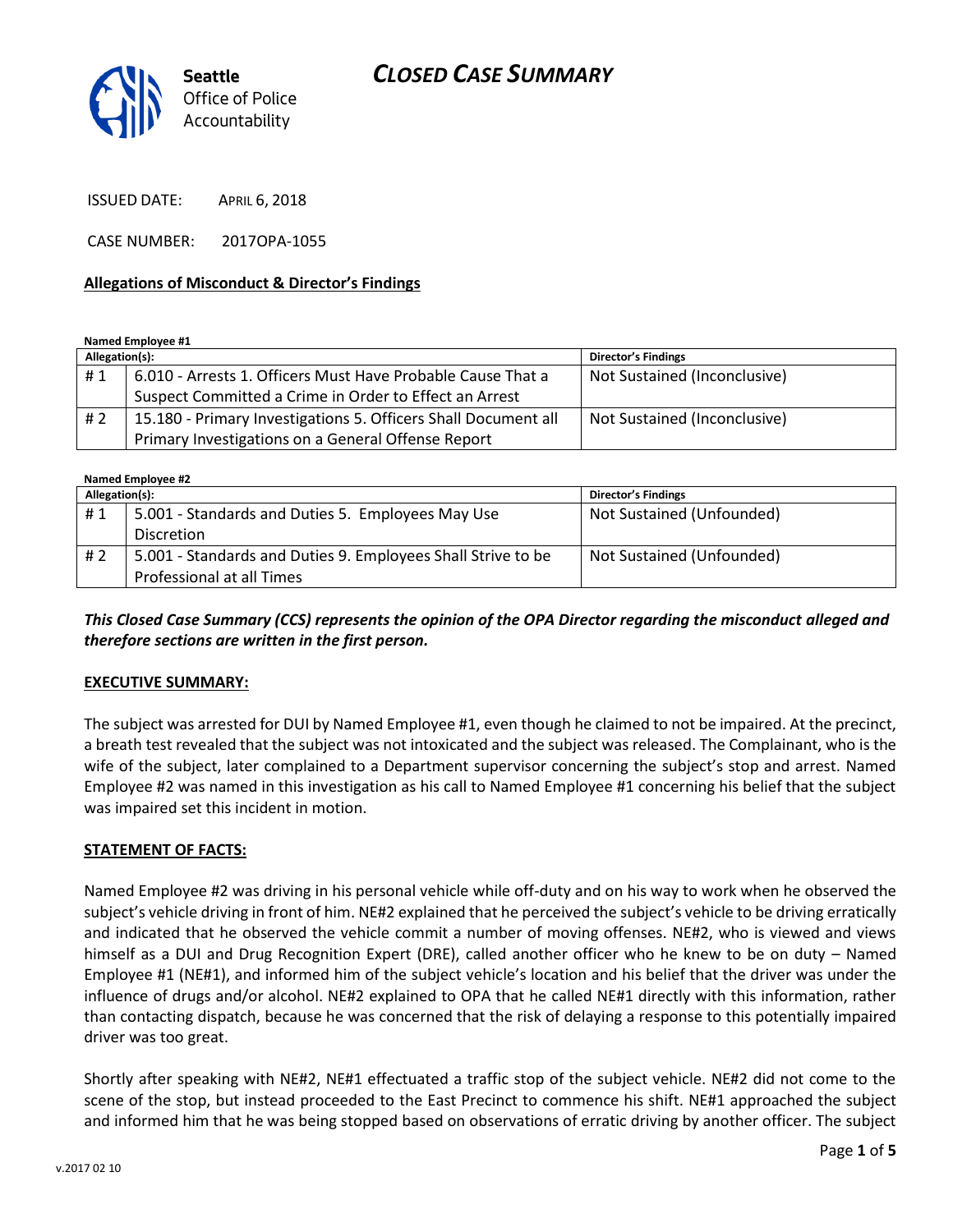

# *CLOSE CASE SUMMARY*

OPA CASE NUMBER: 2017OPA-1055

asked where he was observed doing so and, when NE#1 gave him the location, the subject stated that he had been eating a hotdog. The subject denied that he had any alcohol to drink.

NE#1 informed the subject that the officer who had reported his driving was a drug recognition expert. NE#1 then asked the subject whether he would agree to perform some "tests" and the subject said that he "would rather not." NE#1 said "ok" and asked whether he could examine the subject's eyes and the subject agreed. NE#1 conducted a Horizontal Gaze Nystagmus (HGN) test and reported that the subject had a "lack of smooth pursuit." After the test, NE#1 then told the subject that "at that point" he "pretty much believed" that the subject was under the influence. He engaged in a conversation with the subject during which the subject again denied that he was. NE#1 returned to his vehicle.

NE#1 came back and again asked the subject to do field sobriety tests. He refused several times. At that time, NE#1 explained to the subject that based on NE#2's reported observations and NE#1's own observations from the HGN sobriety test, he was concerned that the subject was impaired. NE#1 then informed the subject that he was going to be arrested. They engaged in further conversation and the subject ultimately agreed to perform the field sobriety tests.

NE#1 conducted the field sobriety tests, which occurred out of the view of the camera. In his General Offense Report relating to this incident, NE#1 described the tests he conducted and his belief that the subject's performance, coupled with the results of the HGN test, indicated that the subject was impaired. NE#1 then told the subject that based on what he learned from NE#2 and the tests that NE#1 conducted, he was going to place the subject under arrest. The subject was, to his visible disbelief, handcuffed and transported to the East Precinct. NE#1's car was towed from the scene and brought to a lot pursuant to applicable law.

While at the precinct, NE#1 took the subject to the Blood Alcohol Content (BAC) room and read him the Implied Consent Warnings. The subject did not request an attorney and agreed to provide two breath samples. The subject blew a 0.000 on both occasions. NE#1 asked NE#2, who was at that time, to observe the subject and NE#2 did so and told NE#1 that he did not believe the subject to be impaired. NE#2 further told NE#1 that they should not seek a warrant to take the subject's blood and that the subject should be released. NE#1 reported that he screened the arrest with his sergeant and the formal decision was made to release the subject. NE#1 drove the subject to the lot where he recovered his vehicle. The Department ultimately covered the cost of the tow. NE#1 further provided the subject with his name, serial number, and email address. The subject also requested the BAC report and was given that information.

Later that evening, the Complainant, who is the subject's wife, called the precinct and complained about the subject's treatment. The sergeant attempted to explain what had occurred and the officers' conduct, but the Complainant was not assuaged. She indicated that she wished to file an OPA complaint and the sergeant did so on her behalf. OPA spoke with the Complainant, but she indicated that she did not want the conversation to be recorded. She indicated to OPA that she would speak with the subject to determine whether they would provide any further statements and said, if so, she would contact OPA. Neither the Complainant nor the subject did so and OPA did not have any further conversations with either of them.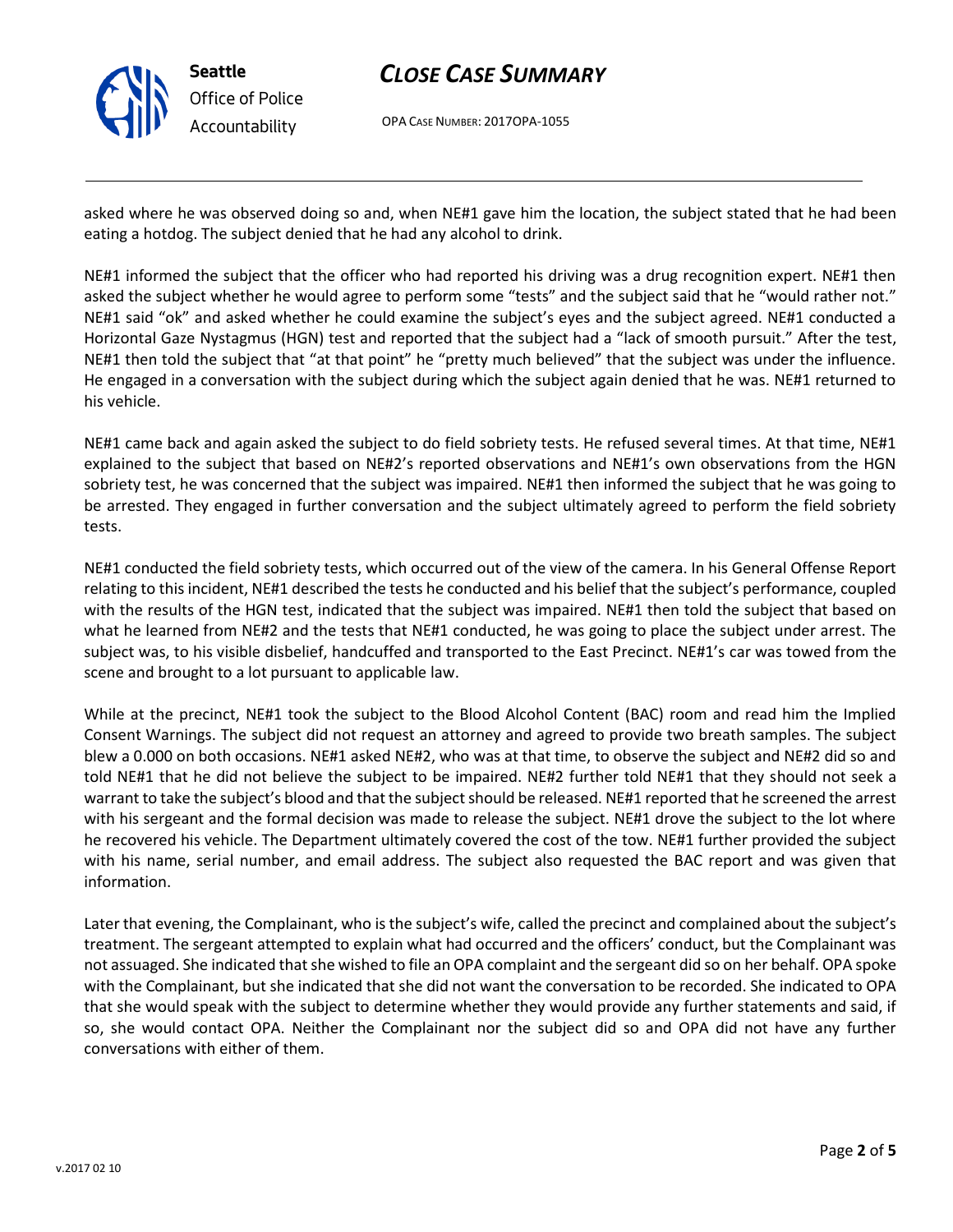*CLOSE CASE SUMMARY*

OPA CASE NUMBER: 2017OPA-1055

### **ANALYSIS AND CONCLUSIONS:**

### **Named Employee #1 - Allegations #1**

**Seattle**

*Office of Police Accountability*

### *6.010 - Arrests 1. Officers Must Have Probable Cause That a Suspect Committed a Crime in Order to Effect an Arrest*

SPD Policy 6.010-POL-1 states that an arrest must be supported by probable cause. As discussed above, it was conclusively established at the precinct that the subject was not impaired, as he tried to convince NE#1. However, that the subject was not actually impaired does not, in and of itself, yield the conclusion that no probable cause existed for his arrest. Indeed, whether there was probable cause depends on the facts and information known to NE#1 at the time of the arrest, not after, and exists if NE#1 had a reasonable basis to believe that a crime had been committed by the subject.

Here, NE#1 stated that the report from NE#2 that the subject was driving erratically, coupled with the results of the HGN and field sobriety tests, provided him with a reasonable basis to believe that NE#1 was driving while impaired. Based on my review of the record, NE#1 appeared to have placed great weight on NE#2's opinion that the subject appeared to be impaired. As discussed herein, NE#2 has the reputation of a DUI and DRE expert and told OPA that he has engaged in approximately 1,400 DUI investigations and arrests. It seems to me that once NE#1 was informed of NE#2's belief, the results of the test were a foregone conclusion and the subject was going to be arrested. That is not to say that NE#1 deliberately misapplied or misinterpreted the tests or necessarily acted in bad faith. Instead, I believe that he had outcome bias based on his perception of NE#2's expertise.

I very much empathize with the subject who suffered through a Kafkaesque experience. He was not intoxicated and instead drove "erratically" for a short period of time because he was eating a hotdog. However, he was then stopped, told that he was suspected of being impaired based on the observations of NE#2, and then – even though he was completely sober – he "failed" each sobriety test conducted by NE#1. As a result, he was arrested, handcuffed, and transported in the rear of a patrol vehicle to a police precinct when he had committed no crime – only eating while driving.

That being said, while I believe that the subject and the Complainant are rightly angered at the Department and that the subject suffered through an inconvenient, frightening, and unfortunate situation, I cannot conclusively find that there was insufficient probable cause supporting his arrest. Most notably, neither the HGN test nor the field sobriety tests were performed on camera. All I have is NE#1's account of what tests he applied, the results of those tests, and his interpretation of those results. The subject did not agree to an OPA interview, so I do not have his version of what occurred and any information that could contradict NE#1's written account. As such, while I have concerns with the subject's arrest and while I expressly do not find that the action taken by NE#1 in this case was acceptable or appropriate, I recommend that this allegation be Not Sustained – Inconclusive.

### Recommended Finding: **Not Sustained (Inconclusive)**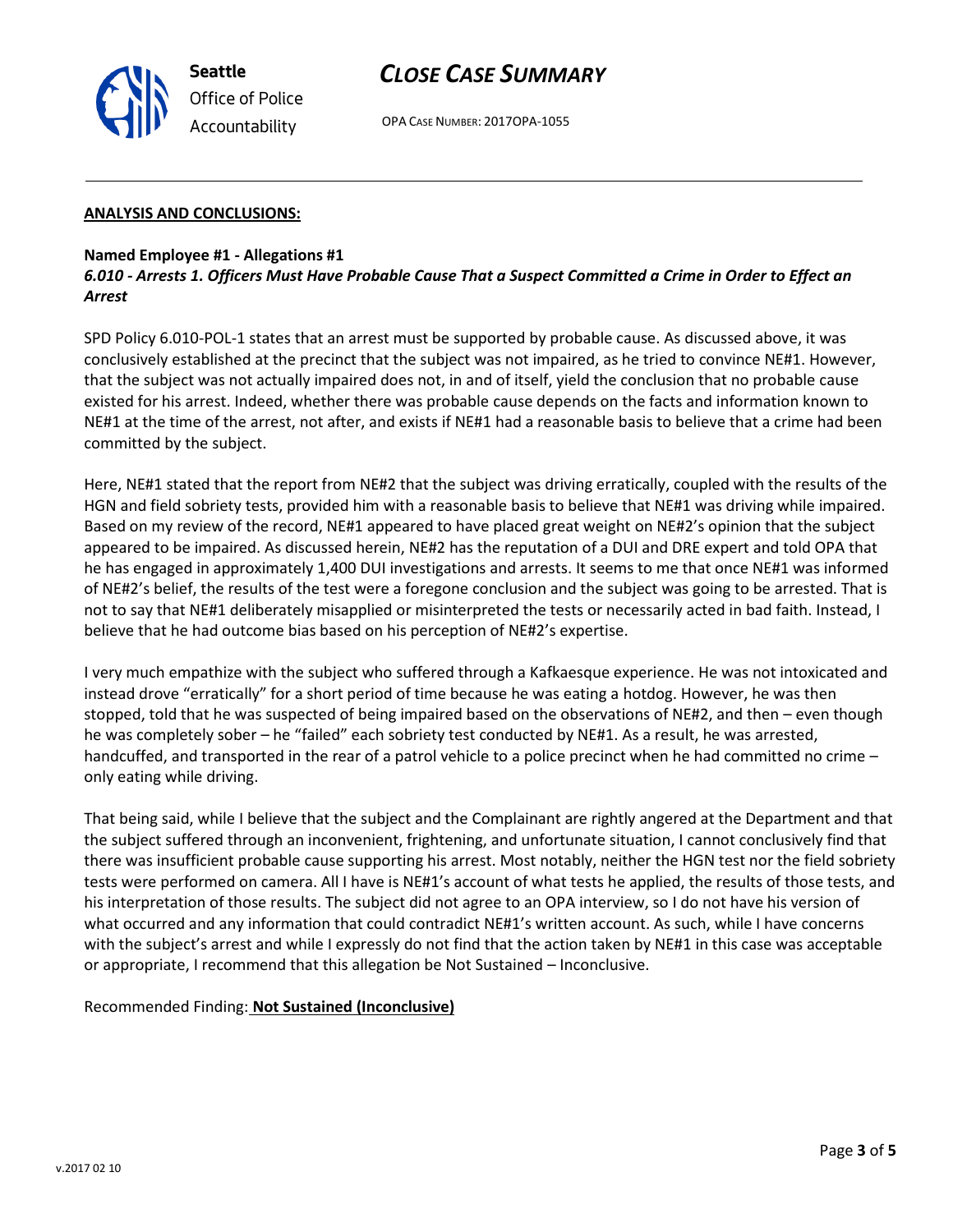v.2017 02 10

# *CLOSE CASE SUMMARY*

OPA CASE NUMBER: 2017OPA-1055

# **Named Employee #1 - Allegation #2**

**Seattle**

*Office of Police Accountability*

## *15.180 - Primary Investigations 5. Officers Shall Document all Primary Investigations on a General Offense Report*

SPD Policy 15.180-POL-5 governs officers' documenting of primary investigations on General Offense Reports. The policy requires that such reports be thorough, complete and accurate.

Here, NE#1 did not generate a DUI packet concerning the arrest and ultimate release of the subject. Instead, he completed a General Offense Report. With regard to that report, I find that it was thorough, compete, and accurate as SPD Policy 15.180-POL-5 requires.

The more pertinent question is whether NE#1 violated policy by generating a General Offense Report rather than completing a DUI packet. Both NE#1 and NE#2 told OPA that because they were not proceeding forward with the subject's arrest for DUI, they were not required to complete the packet. They further stated that the DUI packet was largely purposed for later proceedings before the Washington State Department of Licensing and in criminal court. As the officers did not believe that any such proceedings were going to occur, they thought this to be another basis supporting their decision not to complete and submit the DUI packet.

Given the above, I believe that the more appropriate allegation for this case would have been, as the Auditor indicated in his review, SPD Policy 15.280-POL-14. That policy governs DUI packets and states that: "Officers will complete and submit to Data portions of the WSP DUI Packet that apply to the investigation."

NE#1's and NE#2's argument appears to be that the DUI packet did not "apply to the investigation" in this case as the arrest had been voided and there was no further investigation and no anticipated future proceedings or prosecution. As such, the contended that they were not required to complete and submit the packet.

It is unclear whether or not a DUI packet must be completed in every case, even where an arrest is voided, no further investigation will be conducted, and no charges will be brought. I disagree with the OPA Auditor that the policy compels such a result. Indeed, it seems reasonable to not send the packet and associated documents to the Department of Licensing and the courts in such a scenario. Ultimately, I do not feel like the policy provides clear guidance of its expectations for NE#1's conduct in this incident and, as such, I recommend that this allegation be Not Sustained – Inconclusive.

### Recommended Finding: **Not Sustained (Inconclusive)**

### **Named Employee #2 - Allegations #1** *5.001 - Standards and Duties 5. Employees May Use Discretion*

As indicated in SPD Policy 5.001-POL-5, "[e]mployees are authorized and expected to use discretion in a reasonable manner consistent with the mission of the department and duties of their office and assignment." This policy further states that "[t]he scope of discretion is proportional to the severity of the crime or public safety issue being addressed." (SPD Policy 5.001-POL-5.)

This allegation was classified given that NE#2's call to NE#1 concerning his belief that the subject was impaired set this entire incident in motion. The question is whether this was an abuse of NE#2's discretion. Ultimately, I do not